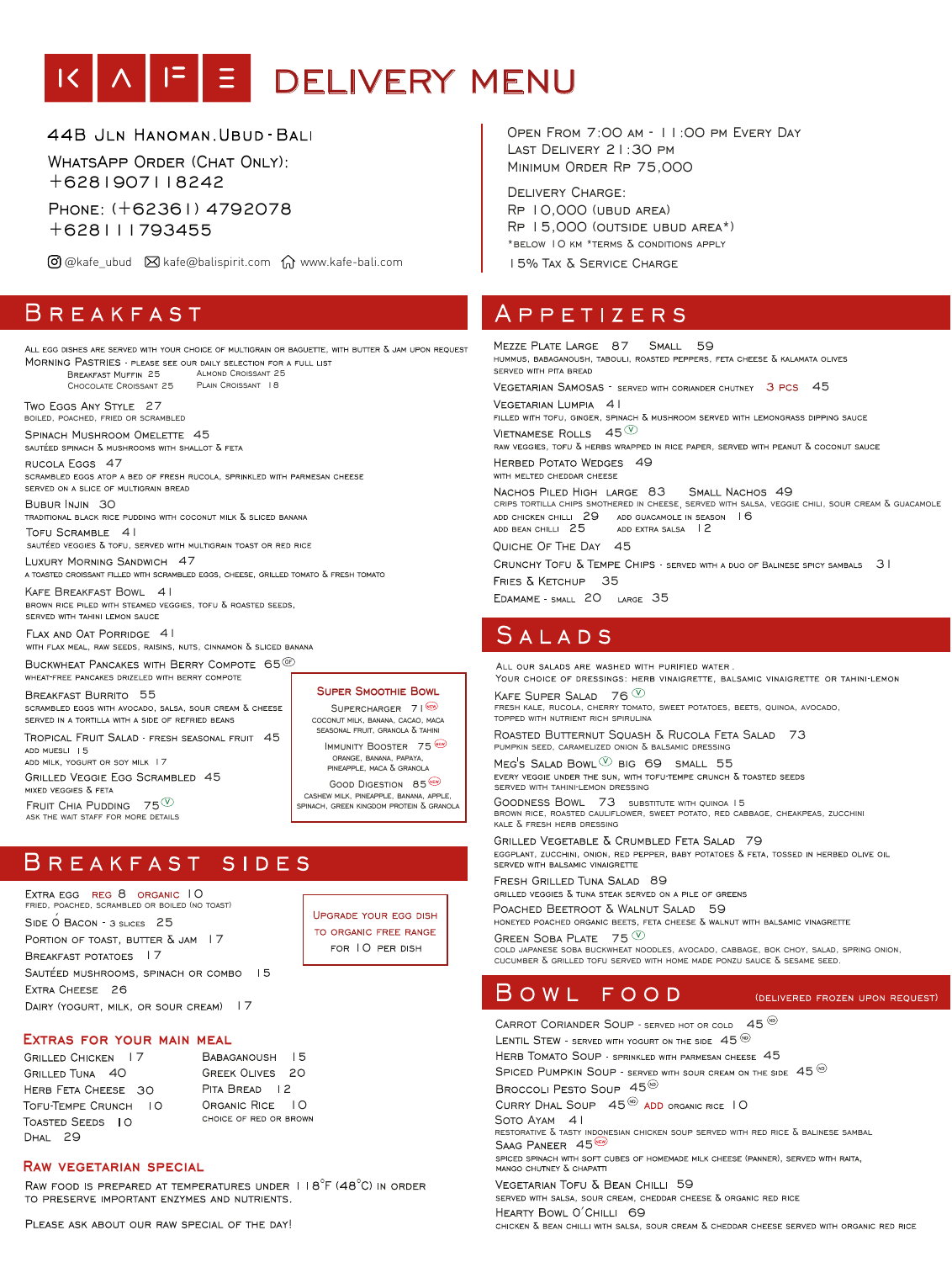### BREAD FOOD

#### PLEASE SELECT YOUR CHOICE OF MULTIGRAIN, BAGUETTE OR PITA BREAD

Falafel Pocket Pita 73 spread with babaganoush with coleslaw & falafel served with side salad & vegan tzatziki VEGETARIAN MELTED CHEESE SANDWICH 59<br>MELTED CHEESE WITH AVOCADO, CUCUMBER, TOMATO & SPROUTS ON MULTIGRAIN

MIDDLE EASTERN PITA 59  $^\circledR$ <br>filled with babaganoush, tabouli, organic mixed greens & tahini dressing

Kafe Burger 89 VEGAN BURGER 73 A MIX OF GROUND CASHEWS, TOFU, VEGGIES, SEED  $\delta$  spice pickles  $\delta$  spread with veganaise served with salad & coleslaw

wagyu beef patty, salad served with fries add bacon (3 pc) 25 add cheese 26

PESTO CHICKEN SANDWICH 65<br>WITH TOMATO, ONION, FRESH BASIL & SALAD ON MULTIGRAIN

BLT - BACON, LETTUCE & TOMATO SANDWICH 65 WITH HOMEMADE MAYO ON MULTIGRAIN BREAD

FAJITAS WRAP WITH HEALTHY TOFU 55 WITH CHICKEN 65<br>COMBINE THE SMOKY OF ROASTED RED & GREEN BELL PEPPER, ONION WITH REFRESHING SALSA, GUACAMOLE & SOUR CREAM !

### KID'S MENU

SMALL - SIZED SPAGHETTI 45<br>with tomato sauce or butter and cheese

FRUIT BOWL 45<br>CHOOSE YOUR FRUIT (WATERMELON, APPLE, BANANA & PAPAYA)

CHEESE QUESADILLA 45<br>MELTED CHEDDAR CHEESE IN A WHOLE WHEAT TORTILLA

KIDS NACHOS 45 small sized nachos with cheese only, sour cream or salsa on request

Baby Fish or Chicken & Fries - with Honey Mustard BBQ Sauce 51 crispy & crunchy, but succulant for small teeth!

KID SIZED NASI GORENG WITH CHICKEN OR TOFU 30

KAFE STYLE MIE GORENG WITH CHICKEN OR TOFU 30

#### Healthy Drinks

SMALL ORANGE JUICE 33 ICE CHOCOLATE - 20 VERY BERRY SMOOTHIE 35 MIXED FRUIT JUICE 20 KIDDIE LASSIE VANILLA OR MIXED FRUITS 22

### COFFEES & ESPRESSO

ALL OF OUR COFFEE DRINKS ARE MADE WITH REVERSE OSMOSIS H<sub>2</sub>O AND ARE AVAILABLE HOT OR ICED

Espresso 16 Machiato 18

AMERICANO - HOT OR ICED 20

CAPPUCCINO / CAFE LATTE - HOT OR ICED 26

KOPI TUBRUK - TRADITIONAL BALINESE COFFEE 10

CAFE MOCHA - COCOA, ESPRESSO & WHIPPED CREAM, HOT OR ICED 30

COCOA NUT LATTE - ESPRESSO, MILK, COCOA & HAZELNUT 37

CLASSIC HOT COCOA - HOT COCOA WITH WHIPPED CREAM 30

NATURAL LATTE 32

substitute coffee with natural spices, your choice of Matcha or Turmeric

PLEASE ENQUIRE ABOUT OUR SELECTION OF IMPORTED AND LOCAL TEAS

### **SUBSTITUTES**

**FXTRAS** 

SWISS WATER DECAF 7 Soy, Coco or ALMOND MYLK 7

SPIRULINA ADD 7 MACA POWDER ADD 15 ORGANIC RAW CACAO POWDER ADD 6 ORGANIC HONEY, HAND HARVESTED ADD 6 CHIA SEEDS ADD 7

HAZELNUT & CARAMEL

### MAINS

THAI GREEN CURRY BOWL - SERVED WITH ORGANIC BROWN RICE 53 SUBSTITUTE CHICKEN | 7

KAFE INDIAN PLATE LARGE 79 SMALL 59<br>DHAL, EGGPLANT BHARATA, ALOO GHOBI, RAITA, SAUTÉED ORGANIC SPINACH KAFE INDIAN PLATE LARGE 79 SERVED OVER RED RICE WITH A CHAPATTI ADD SAMOSA 20

CALIFORNIA BURRITO 75<br>black beans, brown rice, avocado, salsa & sour cream in a whole wheat tortilla WITH CHICKEN ADD 17

GRILLED TUNA STEAK - SERVED WITH MASHED POTATOES, SAUTED SPINACH & SALSA 105

CLEAN STEAM VEGGIE PLATE  $55\,^\circledcirc$ <br>steamed mixed vegetables & tofu, roasted seeds with tahinflemon dressing & ORGANIC RED RICE

TEMPE CASHEW NUT CURRY - served with organic red rice  $53^{\circledcirc}$ 

GREEN FIEND 45  $\mathbb {Q}$ <br>stir-fried greens & tofu in a soy-ginger sauce served with organic red rice

CASHEW GINGER CHICKEN 57<br>moist chicken breast & vegetables poached with aromatic ginger & spices SERVED OVER ORGANIC RED RICE

ORGANIC RED RICE NASI GORENG 45<br>VEGETARIAN FRIED RICE WITH LOADS OF VEGGIES. TOFU & TOASTED CASHEWS SUBSTITUTE CHICKEN 17

Jamaican Jerk Chicken 95 spicy caribbean grilled chicken breast served with coconut red bean rice & mango salsa

Crisp Tacos 65 south western tacos served open on corn tortillas with bean chili,  $CHEESE$ , SALSA  $\delta$  sour cream add chicken chili 29

VEGETARIAN PASTA PRIMAVERA 63<br>spinach fettucine, grilled veggies, kalamata olives & feta cheese TOSSED WITH EXTRA VIRGIN OLIVE OIL ADD CHICKEN | 7

PASTA PESTO 65<br>LINGUINI TOSSED WITH SUNFLOWER PESTO, SHAVED PARMESAN AND VIRGIN OLIVE OIL

CHICKEN BROCCOLI FETTUCINE 75<br>GRILLED CHICKEN BREAST & BROCCOLI TOSSED IN A CREAMY MADRAS CURRY SAUCE, SPRINKLED WITH PARMESAN CHEESE

UPGRADE TO WHEAT-FREE PASTA FOR 15

### DESSERT & BAKED GOODS

DAILY SPECIAL SELECTION OF GOURMET CAKES, TRUFFLES & TARTS AVAILABLE ON A ROTATING BASIS. PLEASE ASK WHEN YOU CALL

DARK CHOCOLATE BROWNIE 20

ORGANIC MULLBERRY PIE 40 TOPPED WITH WHIPPED CREAM

ALMOND & ORANGE TART 45

(WHEAT FREE) TOPPED WITH VANILLA OR PLAIN YOGURT

HOMEMADE APPLE PIE 40 TOPPED WITH WHIPPED CREAM

LIME MERINGUE PIE 45 BANANA BREAD 25<br>TOPPED WITH WHIPPED CREAM

Carrot Walnut Cake 35

with dried coconut, pineapple & raisin

Almond Chocolate Cake 35 with orange peel & dates

Vegan Coconut Caramel Cake 45 served with strawberry coulis

EXCHANGE WHIPPED CREAM FOR VANILLA OR PLAIN YOGURT IF YOU LIKE...

#### **Raw Dessert**

STEAMED MILK ADD 14 MILED DERRY CHEESE CARE. Chocolate Brownie 49 Orange Choco Tart 49 Chocolate, Spirulina, Mint Slice 49 MIXED BERRY CHEESE CAKE 55

Cheese Cake 49 Moringa Chocolate Ball 25 CHOCOLATE CHILLI BALL 25 DATE SESAME SEED BALL 25 DATE ORANGE BALL 25